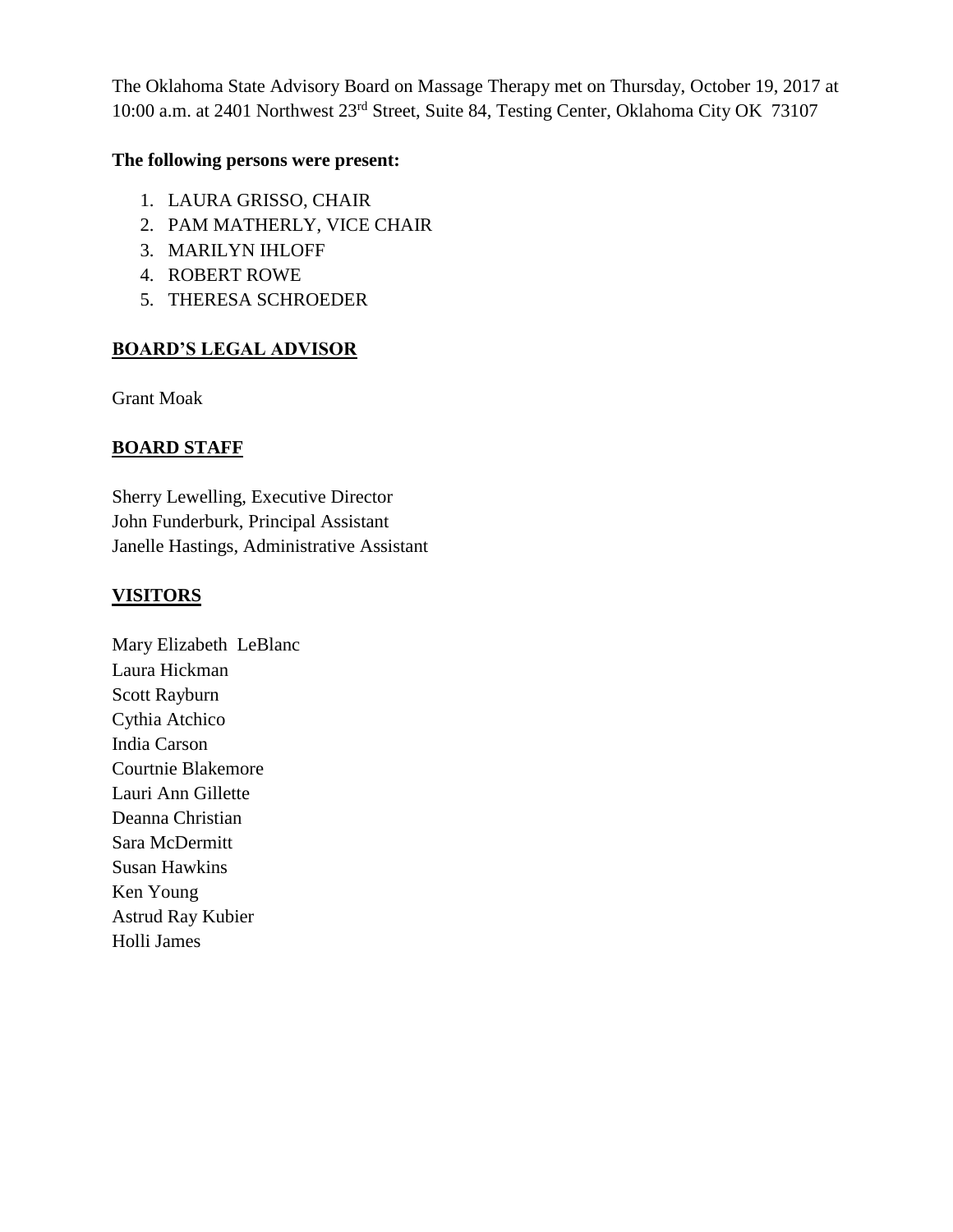### 1. Call to Order

Chair Grisso called the meeting to order

(The meeting agenda had been properly posted and agenda-ized)

### 2. Roll Call

### **Quorum was established with roll call. The following persons answered roll call:**

- 1. LAURA GRISSO, CHAIR
- 2. PAM MATHERLY, VICE CHAIR
- 3. MARILYN IHLOFF
- 4. ROBERT ROWE
- 5. THERESA SCHROEDER

3. Public Comment – Opportunity for the Board to Receive Public Comment – Each speaker is limited to three minutes. Comments must be related to items listed on the agenda

No formal requests to speak had been received.

# 4. Discussion and Possible Action To Approve Board Meeting Minutes from **August 17, 2017** Board Meeting

MOTION BY Ms. Matherly and seconded by Ms. Ihloff to approve the Board Meeting Minutes from August 17, 2017

Matherly, yes: Ihloff, yes: Rowe, yes: Schroeder, yes.

Motion carried.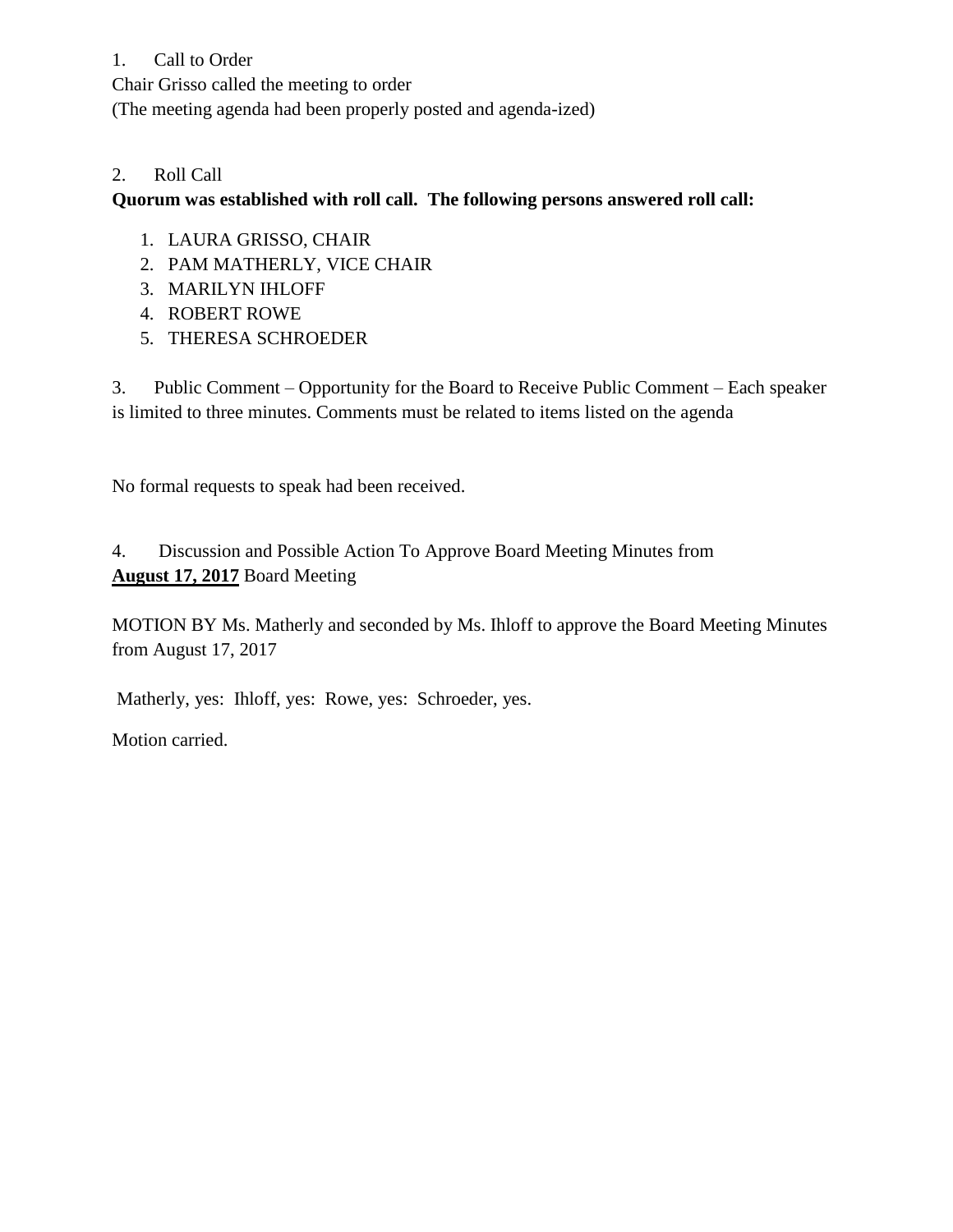5. Director's Report – Sherry G. Lewelling

Ms. Lewelling introduced the Agency's new Principal Assistant, Mr. John Funderburk. John has worked for the State of Oklahoma since 2007 and holds a Master's of Science in Management degree and SHRM-CP Society of Human Resource Management Certified Professional.

Legislative updates: Ms Lewelling continues to work with numerous Senators, Representatives as well as the Governor's office to extend the grandfather dates and allow those Massage Therapists to be grandfathered in but acknowledged that it will be a lengthy process to get through legislation.

Ms. Lewelling met with Luke Martin and Pat Hall, lobbyists for the Oklahoma Massage Association and discussed how we can work together during the upcoming legislative season

Ms. Lewelling met with Senator AJ Griffin to discuss the Massage Therapy Act –the Senator believes there will be no issues with getting it passed this year and said a lot of legislators are pushing for the Grandfather clause to be extended and they also understand that we need establishment authority. And after discussing the strong push for deregulation this year, Senator Griffin was convinced deregulation would not be a good idea at all. Ms. Lewelling is preparing information to educate lawmakers about what we deal with and how we are protecting the public.

# 6. Committee Reports:

 **Legislative Committee:** The committee met on September 26, 2017, Theresa Schroeder gave a summary of the committee's recommendations, including eligibility of an applicant to receive license if they have been convicted of, or received deferred sentence or has pled guilty or nolo contendere to any of the following: prostitution, pandering, operating a house of prostitution, human trafficking, sexual assault, crimes of violence against a person, grand larceny, robbery.

A waiver may be considered by the Board with written request from and appearance before the board, by the applicant at least 3 years after conviction of, or deferred sentence or guilty plea or nolo contendere plea of a misdemeanor or five (5) years for a felony. Several factors may be considered by the Board, including age of the applicant at time offense was committed, nature and severity of the crime, criminal history, any other information relevant to the applicant's fitness to perform without posing a reasonable threat to public health and safety. Recommendations also included some wording was changed for clarification, not intent and a decrease for the cost of a license reprint from \$10.00 to \$5.00.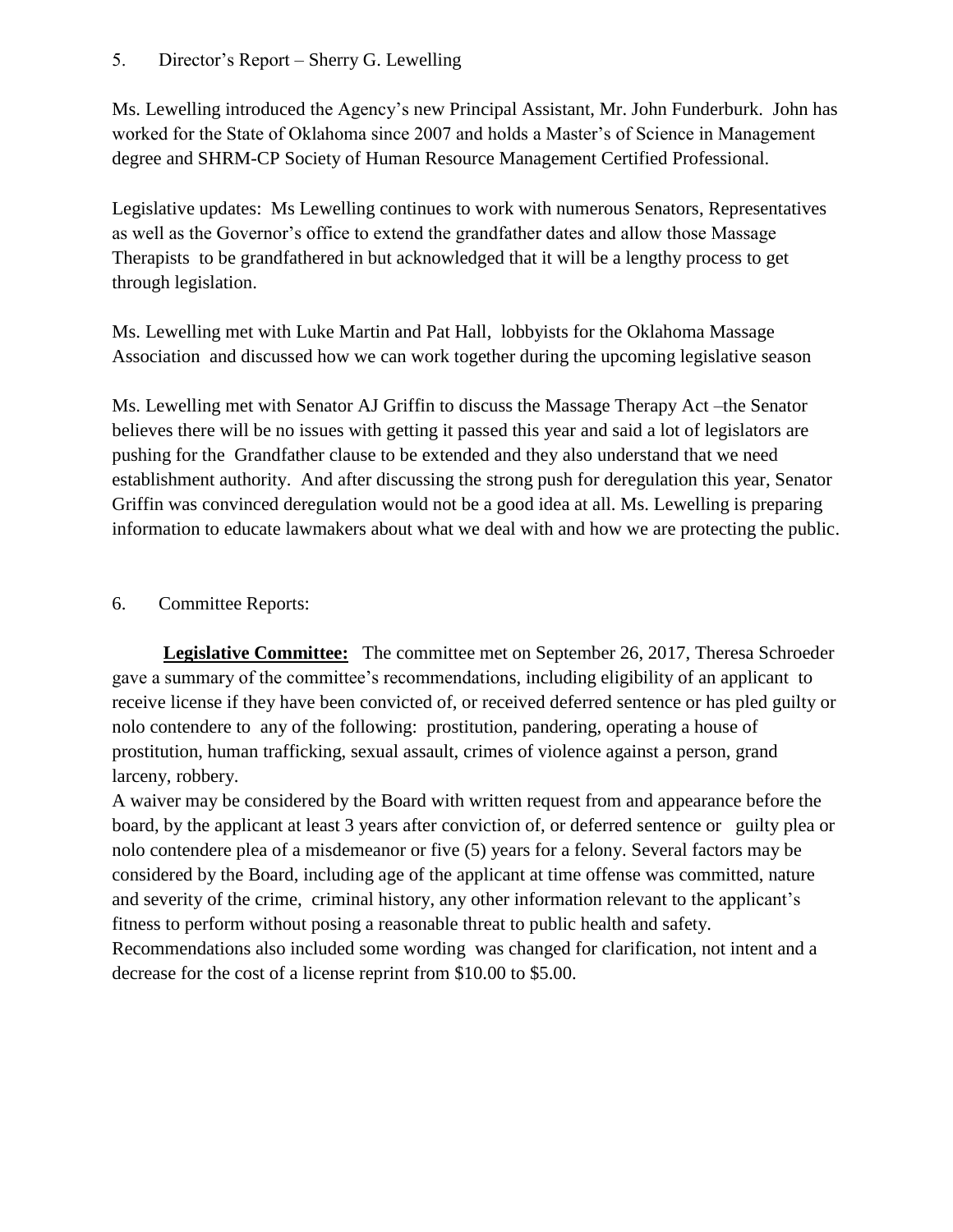**Continued Education Committee** –report presented by Ms. Grisso, the committee met on September 14, 2017 at 1:00 pm and discussed the number of continuing education unit (CEU's) that should be required, 16 hrs every two years, (or 8 hours per year when annual license occur) was small, but perhaps should keep is small to get it passed. Highly recommend first aid and CPR in addition to 8 hrs CEU's for safety and care for clients.

Also discussed were challenges and benefits of re-opening grandfather clause,

# **Overview Committee**

Ms. Grisso said the committee met on September 21, 2017 at 11.00 am Majority of meeting dealt with national background check vs. state background checks, with proponents citing the mobility of our society and our need to protect the public and opponents concerned about costs and time constraints, Sara McDermot, was able to provide information on cost of national background check which is about \$35 vs the cost of OSBI report of \$19 National background checks move fairly quickly unless violations are from smaller courts.

## **Professional Conduct Committee**

Ms. Grisso said the committee met last week and this week via e mail due to some unforeseen and unavoidable circumstances experienced by some members.

Discussion included reopening of the grandfather clause which some thought might be confusing to massage therapists, India Carson suggested a waiver program similar to criminal background in which applicant could apply for exemption by making written request and appearing before the board.

7. **FSMTB Annual Meeting Report** – Laura Grisso attended this intense three day event during the last week of September 2017, major highlights included FSMTB report on human trafficking task force, a copy of which was provided to Sherry Lewelling. Info a new nation wide data base called MTLD (Massage Therapy Licensing Database), state boards and Massage Therapists can log on and pull up records previous license status, also receive and keep track of CSU's ceu's also see what CEU classes are being offered in your area. Is only being used by four 'pilot' states at this time but when used will be a valuable tool to boards and licensees. Many states are facing deregulation in massage as well, she was surprised that many states do not have establishment authority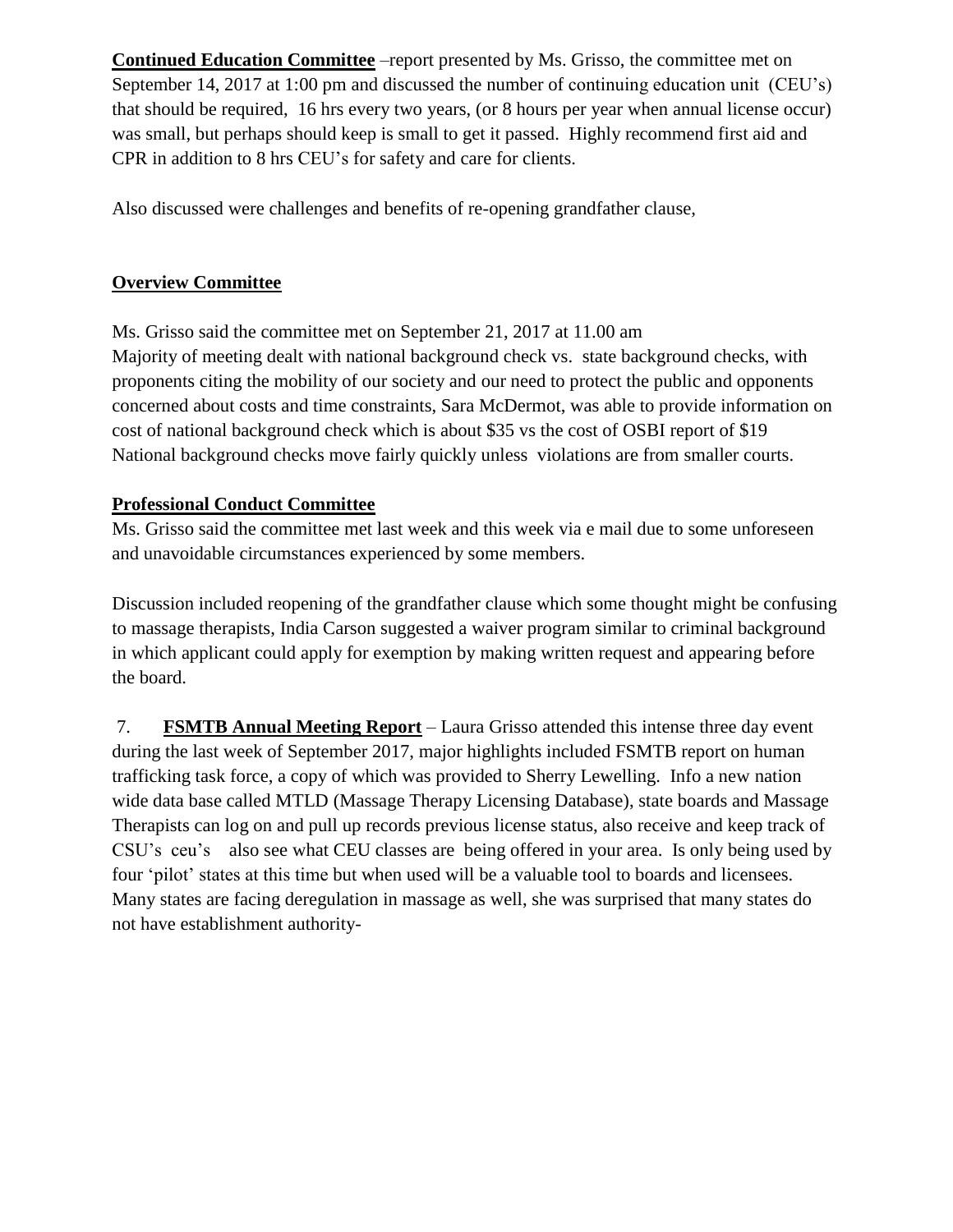**8**. Discussion and possible action to submit to the Oklahoma State Board of Cosmetology and Barbering proposed amendments to the Massage Therapy Practice Act (59 O.S. § 4200.1 *et seq*.)

A motion was made by Pam Matherly and seconded by Theresa Schroeder to submit proposed amendments as discussed.

Matherly, yes: Ihloff, yes: Rowe, yes: Schroeder, yes.

Motion carried.

**9**. Discussion and possible action to submit to the Oklahoma State Board of Cosmetology and Barbering proposed amendments to administrative rules governing the practice of massage therapy.

 a. OAC Title 175 Chapter 20. Massage Therapy

A motion was made by Ms. Matherly and seconded by Ms. Ihloff to submit to the Oklahoma State Board of Cosmetology and Barbering proposed amendments to administrative rules governing the practice of massage therapy.

Voting: Matherly, yes: Ihloff, yes: Rowe, yes: Schroeder, yes.

Motion carried.

**10**. Discussion and Possible Action to Approve ABMT meeting for December 21, 2017.

After discussion it was agreed that the meeting scheduled for December 21, 2017 was unnecessary. A motion was made by Ms. Ihloff and seconded by Ms. Matherly to cancel the scheduled meeting for December 21, 2017

Voting: Matherly, yes: Ihloff, yes: Rowe, yes: Schroeder, yes.

Motion carried.